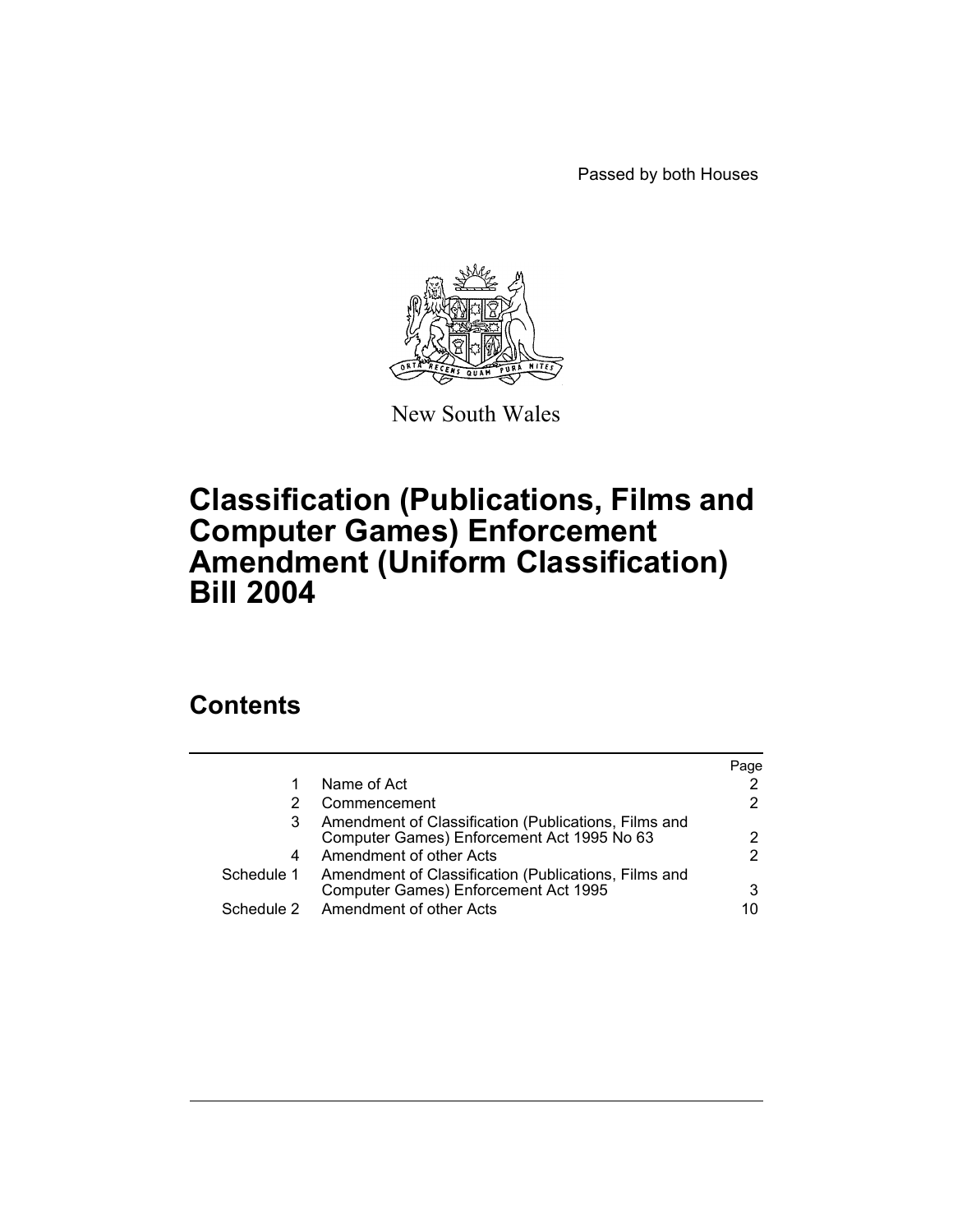*I certify that this PUBLIC BILL, which originated in the LEGISLATIVE ASSEMBLY, has finally passed the LEGISLATIVE COUNCIL and the LEGISLATIVE ASSEMBLY of NEW SOUTH WALES.*

> *Clerk of the Legislative Assembly. Legislative Assembly, Sydney, , 2004*



New South Wales

# **Classification (Publications, Films and Computer Games) Enforcement Amendment (Uniform Classification) Bill 2004**

Act No , 2004

An Act to amend the *Classification (Publications, Films and Computer Games) Enforcement Act 1995* to give effect to uniform film and computer game classifications; and for other purposes.

*I have examined this Bill, and find it to correspond in all respects with the Bill as finally passed by both Houses.*

*Chairman of Committees of the Legislative Assembly.*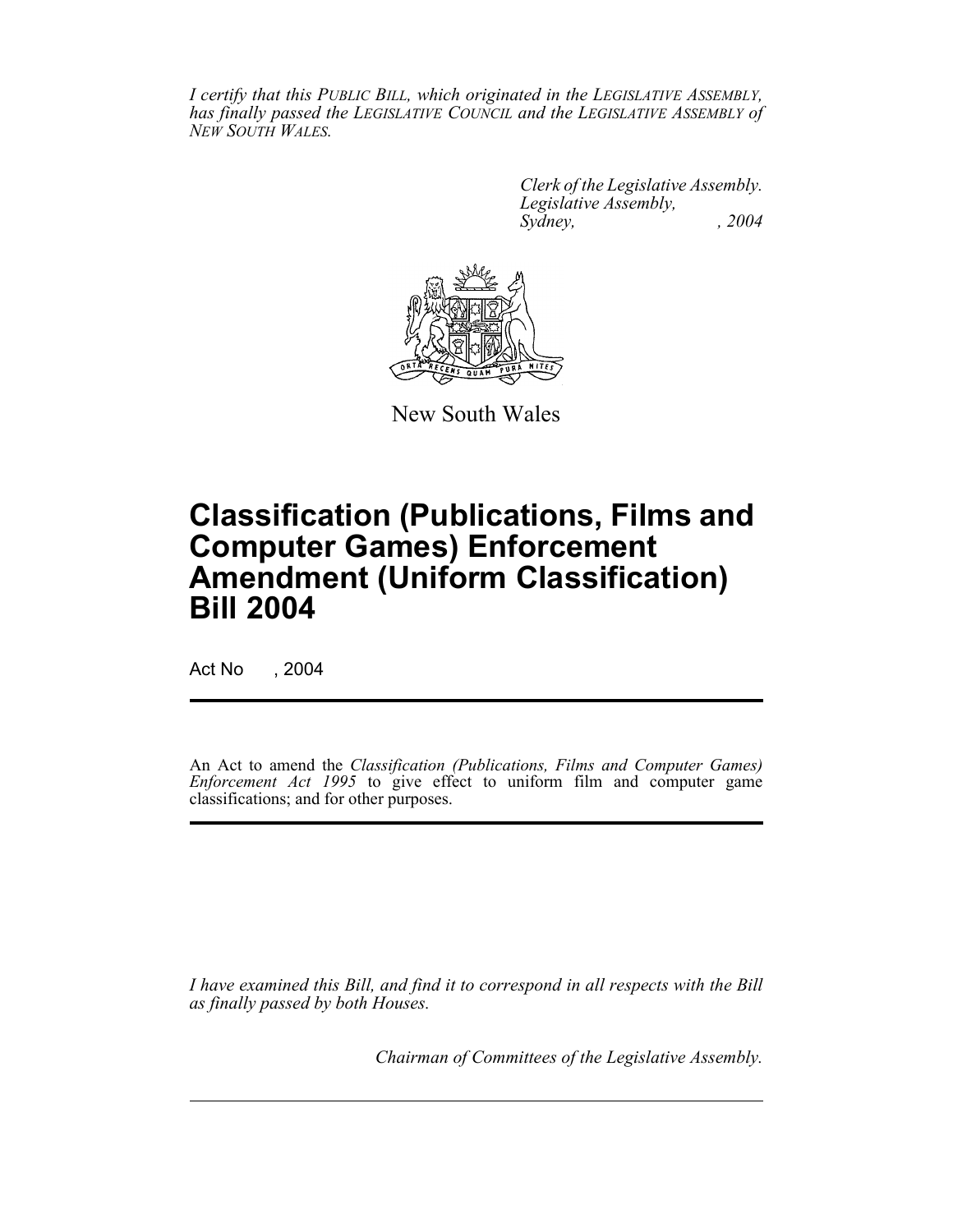#### **The Legislature of New South Wales enacts:**

#### **1 Name of Act**

This Act is the *Classification (Publications, Films and Computer Games) Enforcement Amendment (Uniform Classification) Act 2004*.

#### **2 Commencement**

- (1) This Act commences or is taken to have commenced on the commencement of Schedule 1 to the *Classification (Publications, Films and Computer Games) Amendment Act 2004* of the Commonwealth except as otherwise provided by this section.
- (2) Schedule 1 [27] and [28] commence or are taken to have commenced on the commencement of:
	- (a) Schedule 1 to the *Classification (Publications, Films and Computer Games) Amendment Act 2004* of the Commonwealth, or
	- (b) Schedule 2 to the *Classification (Publications, Films and Computer Games) Enforcement Amendment Act 2001*, whichever is the later.

#### **3 Amendment of Classification (Publications, Films and Computer Games) Enforcement Act 1995 No 63**

The *Classification (Publications, Films and Computer Games) Enforcement Act 1995* is amended as set out in Schedule 1.

#### **4 Amendment of other Acts**

Each Act specified in Schedule 2 is amended as set out in that Schedule.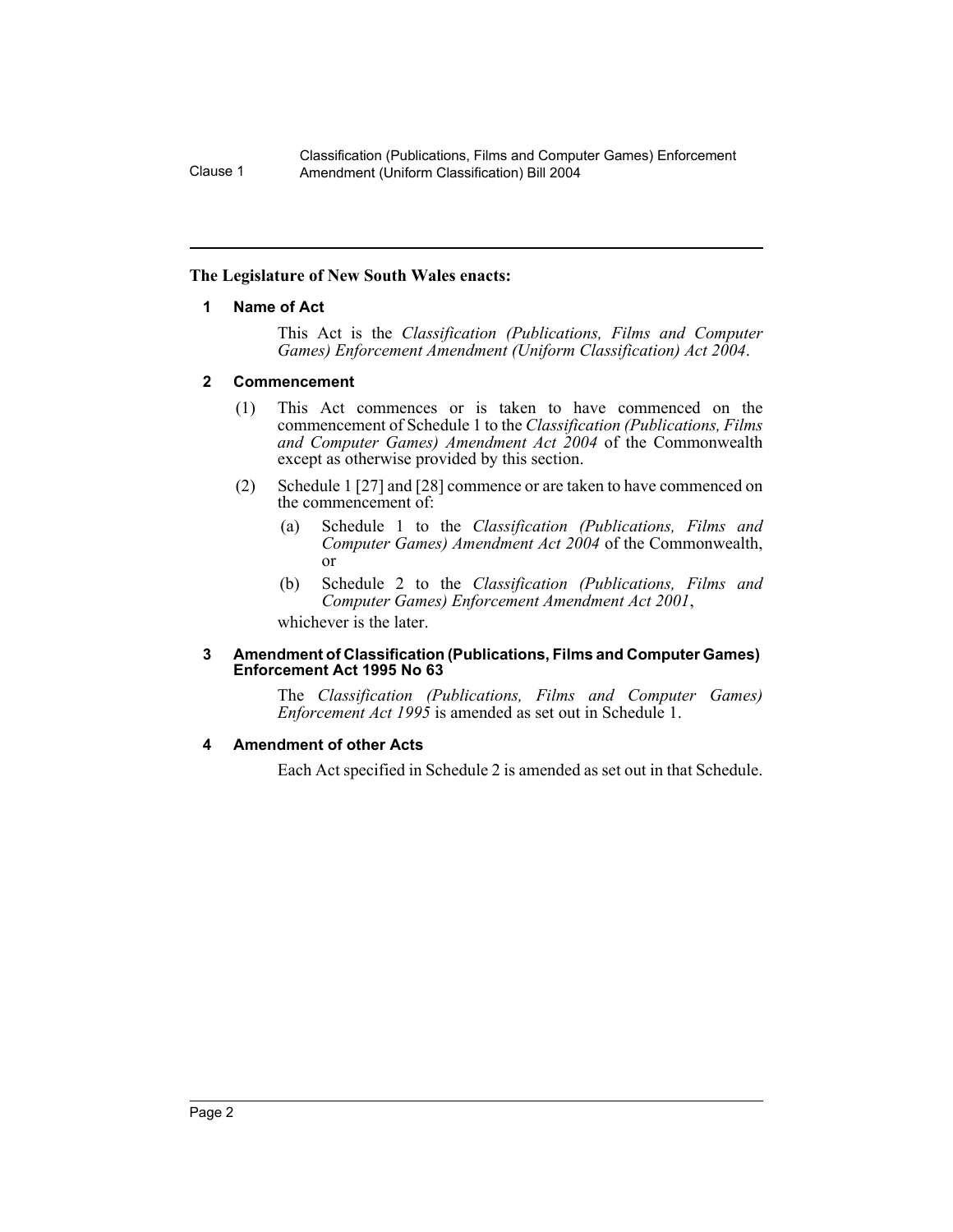Amendment of Classification (Publications, Films and Computer Games) Enforcement Act 1995 Schedule 1

## **Schedule 1 Amendment of Classification (Publications, Films and Computer Games) Enforcement Act 1995**

(Section 3)

#### **[1] Section 3 Object of Act**

Omit "(as set out in the Schedule to that Act)" from the second note to the section.

#### **[2] Section 3, note**

Omit "The text of the Code is set out in the note appearing at the end of this Act." from the second note to the section.

#### **[3] Section 4 Definitions**

Omit the definition of *Code* from the note to the section. Insert instead:

*Code* means the National Classification Code, set out in the Schedule to this Act as originally enacted, as amended in accordance with section 6.

#### **[4] Section 4, note**

Omit "(15+)" from paragraph (b) of the definition of *contentious material*.

#### **[5] Section 6 Sale or public exhibition of unclassified, RC or X 18+ films prohibited**

Omit "X" wherever occurring. Insert instead "X 18+".

#### **[6] Section 6**

Omit "MA or R". Insert instead "MA 15+ or R 18+".

#### **[7] Section 9 Sale of certain films to minors prohibited**

Omit "X" wherever occurring in section 9 (1). Insert instead "X 18+".

#### **[8] Section 9 (2)**

Omit "R" wherever occurring. Insert instead "R 18+".

### **[9] Section 9 (4)**

Omit "MA". Insert instead "MA 15+".

#### **[10] Section 10 Parents not to permit minors to attend RC, X 18+ or R 18+ films**

Omit "X or R" wherever occurring. Insert instead "X 18+ or R 18+".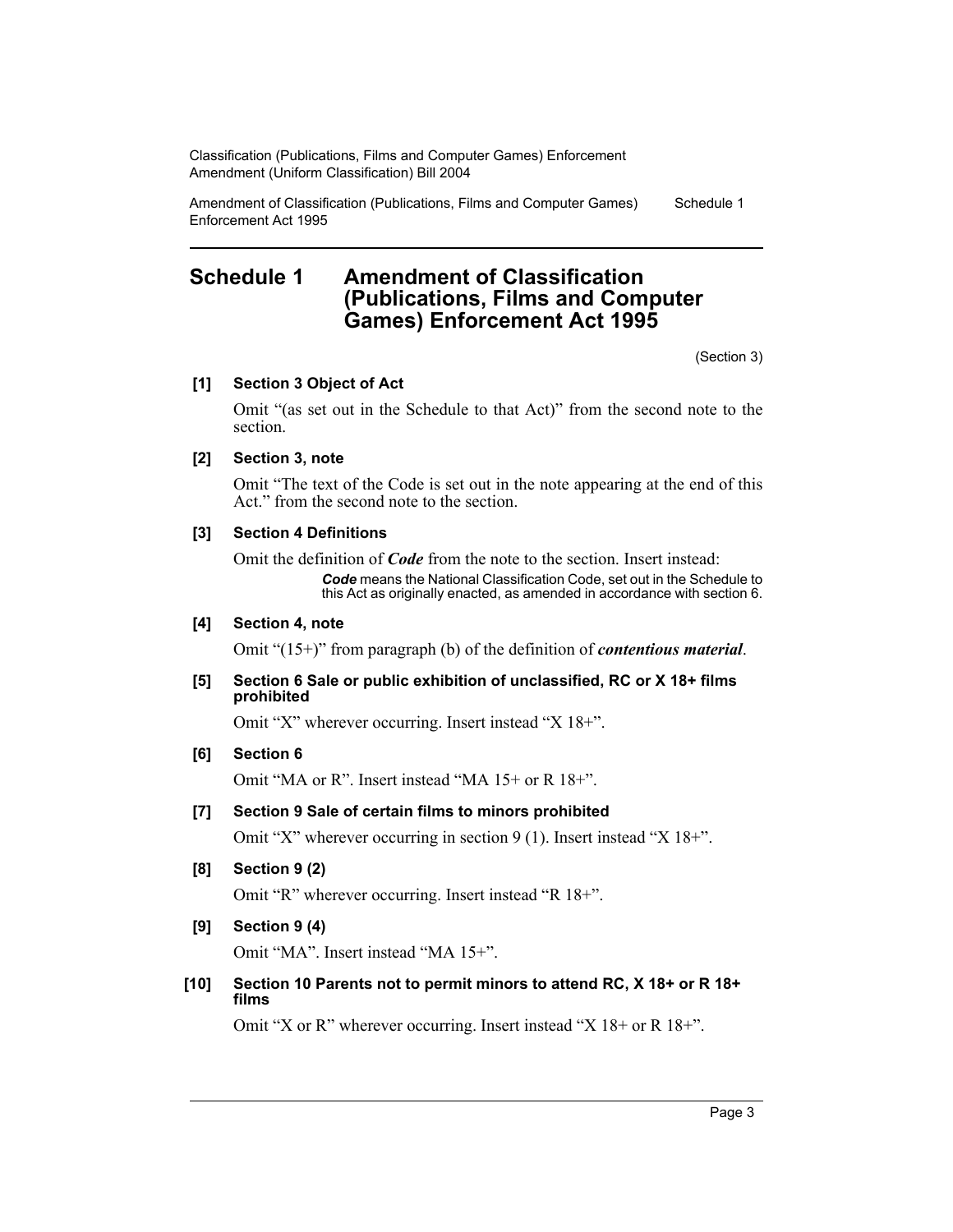- Schedule 1 Amendment of Classification (Publications, Films and Computer Games) Enforcement Act 1995
- **[11] Section 11 Minors over 15 not to buy or attend RC, X 18+ or R 18+ films** Omit "X or R" wherever occurring. Insert instead "X 18+ or R 18+".
- **[12] Section 12 R 18+ films not to be publicly exhibited in presence of minors** Omit "R" from section 12 (1). Insert instead "R 18+".
- **[13] Section 13 MA 15+ films not to be publicly exhibited in presence of minors under 15**

Omit "MA" from section 13 (1). Insert instead "MA 15+".

**[14] Section 14 Private exhibition of RC, X 18+ or R 18+ films in presence of minors**

Omit "X" wherever occurring in section 14 (1). Insert instead "X 18+".

#### **[15] Section 14 (2)**

Omit "R" wherever occurring. Insert instead "R 18+".

- **[16] Section 16 Keeping unclassified, RC or X 18+ films with other films** Omit "X" from section 16 (1). Insert instead "X 18+".
- **[17] Section 17 Leaving RC or X 18+ films in certain places** Omit "X" wherever occurring. Insert instead "X 18+".
- **[18] Section 18 Possession or copying of films for the purpose of sale or exhibition**

Omit "X" wherever occurring. Insert instead "X 18+".

**[19] Section 27 Sale or public demonstration of unclassified or RC computer games prohibited**

Omit "G  $(8+)$  or M  $(15+)$ ". Insert instead "PG or M".

**[20] Section 27**

Omit "MA (15+)". Insert instead "MA 15+".

**[21] Section 30 Sale or delivery of RC or MA 15+ computer games to minors prohibited**

Omit "MA (15+)" wherever occurring in section 30 (2). Insert instead "MA 15+".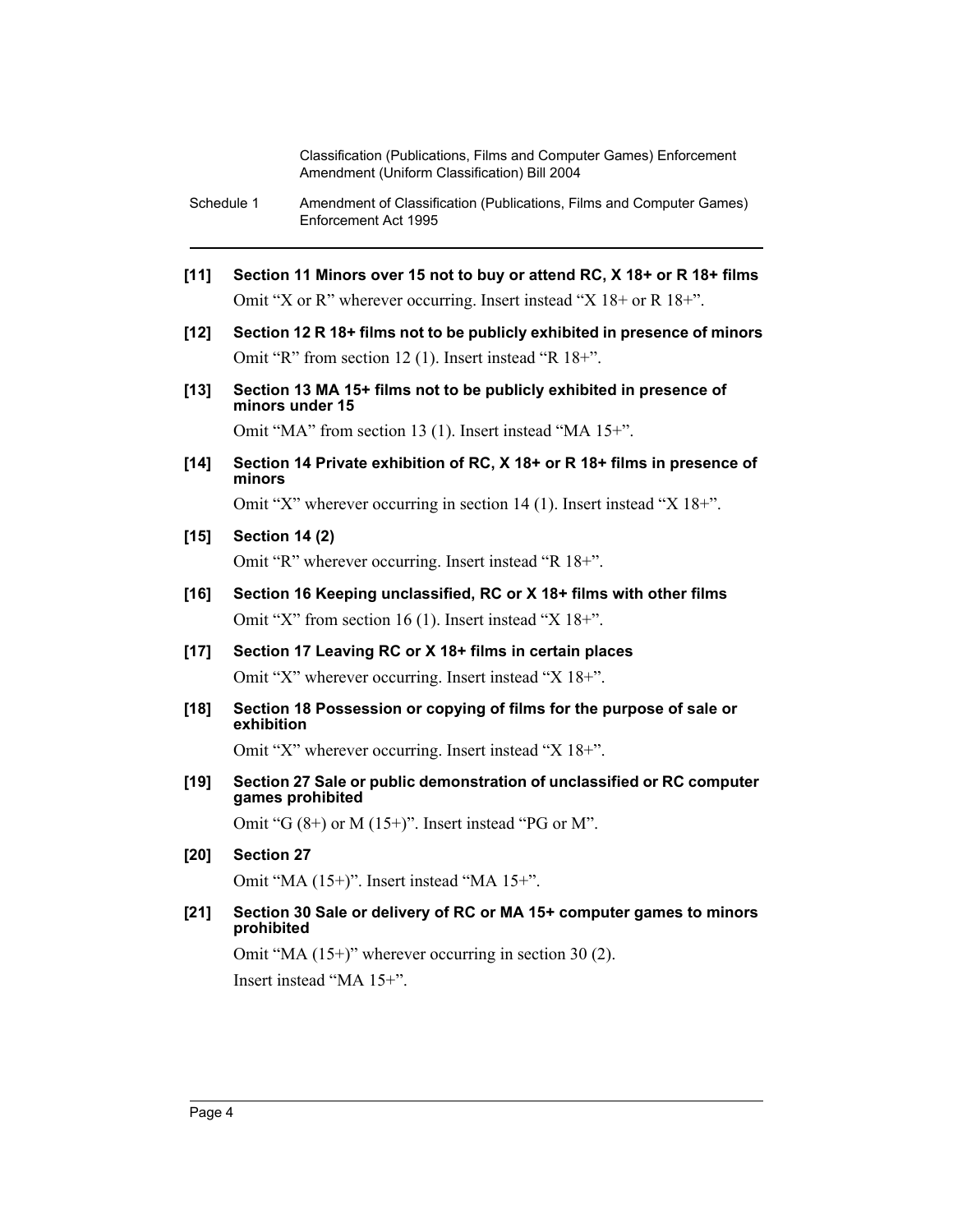Amendment of Classification (Publications, Films and Computer Games) Enforcement Act 1995 Schedule 1

#### **[22] Section 32 MA 15+ computer games not to be publicly demonstrated in presence of minors under 15**

Omit "MA (15+)" from section 32 (1). Insert instead "MA 15+".

#### **[23] Section 34 Computer games to display determined markings and consumer advice**

Omit "MA (15+)" from section 34 (1). Insert instead "MA 15+".

#### **[24] Section 39 Certain films, publications and computer games not to be advertised**

Omit "X" from section 39 (1) (a). Insert instead "X 18+".

#### **[25] Section 40 Advertisements with feature films**

Omit section 40 (3). Insert instead:

- (3) The hierarchy of film classification is as follows:
	- (a) G is a lower classification than PG, M, MA  $15+$  or R  $18+$ ,
	- (b) PG is a lower classification than M, MA  $15+$  or R  $18+$ ,
	- (c) M is a lower classification than MA  $15+$  or R  $18+$ ,
	- (d) MA 15+ is a lower classification than R  $18+$ .

#### **[26] Section 41 Advertisements with computer games**

Omit section 41 (2). Insert instead:

- (2) The hierarchy of computer game classification is as follows:
	- (a) G is a lower classification than PG, M or MA  $15^+$ ,
	- (b) PG is a lower classification than M or MA 15+,
	- (c) M is a lower classification than MA  $15+$ .

#### **[27] Section 45A Definitions (as inserted by the Classification (Publications, Films and Computer Games) Enforcement Amendment Act 2001)**

Omit "R" wherever occurring from the definition of *matter unsuitable for minors*.

Insert instead "R 18+".

#### **[28] Section 45A, definition of "objectionable matter" (as inserted by the Classification (Publications, Films and Computer Games) Enforcement Amendment Act 2001)**

Omit "X" wherever occurring. Insert instead "X 18+".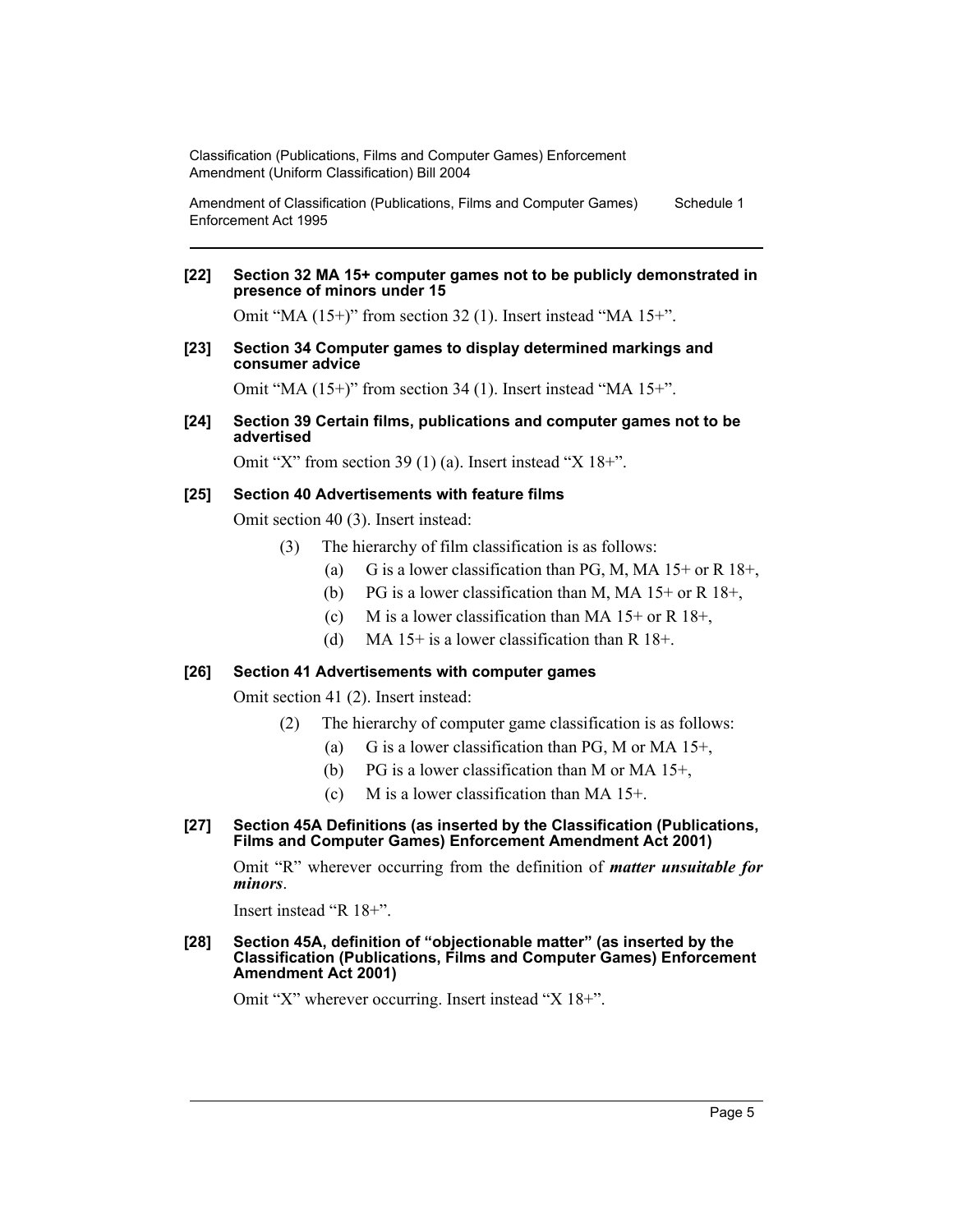Schedule 1 Amendment of Classification (Publications, Films and Computer Games) Enforcement Act 1995

#### **[29] Section 53 Exemptions for public libraries**

Omit the definition of *MA material* from section 53 (1). Insert instead:

*MA material* means a film, or computer game, classified MA 15+.

#### **[30] Section 53 (1)**

Omit "R" from paragraph (a) of the definition of *restricted material*. Insert instead "R 18+".

#### **[31] Section 63 Certain proceedings precluded**

Omit "X" from section 63 (b). Insert instead "X 18+".

#### **[32] Schedule 1 Savings and transitional provisions**

Insert at the end of clause 1 (1):

*Classification (Publications, Films and Computer Games) Enforcement Amendment (Uniform Classification) Act 2004*

#### **[33] Schedule 1, Part 4**

Insert after Part 3:

## **Part 4 Provisions consequent on Classification (Publications, Films and Computer Games) Enforcement Amendment (Uniform Classification) Act 2004**

**Note.** On the commencement of Schedule 1 to the *Classification (Publications, Films and Computer Games) Amendment Act 2004* of the Commonwealth, classifications for films and computer games will be altered to establish new classifications. The changes to this Act reflect the changes made under the Commonwealth amending Act.

Schedule 1 to the *Classification (Publications, Films and Computer Games) Amendment Act 2004* of the Commonwealth provides for the conversion of pre-commencement classifications to the equivalent new classifications under the Commonwealth Act. Classifications listed below in Column 1 and Column 2 are being replaced by the classification specified opposite in Column 3.

| Column 1  | Column 2                                                                                     | Column 3                    |
|-----------|----------------------------------------------------------------------------------------------|-----------------------------|
| for films | Previous classification Previous classification New classification for<br>for computer games | films and computer<br>games |
|           | G                                                                                            |                             |
| PG        | $G(8+)$                                                                                      | РG                          |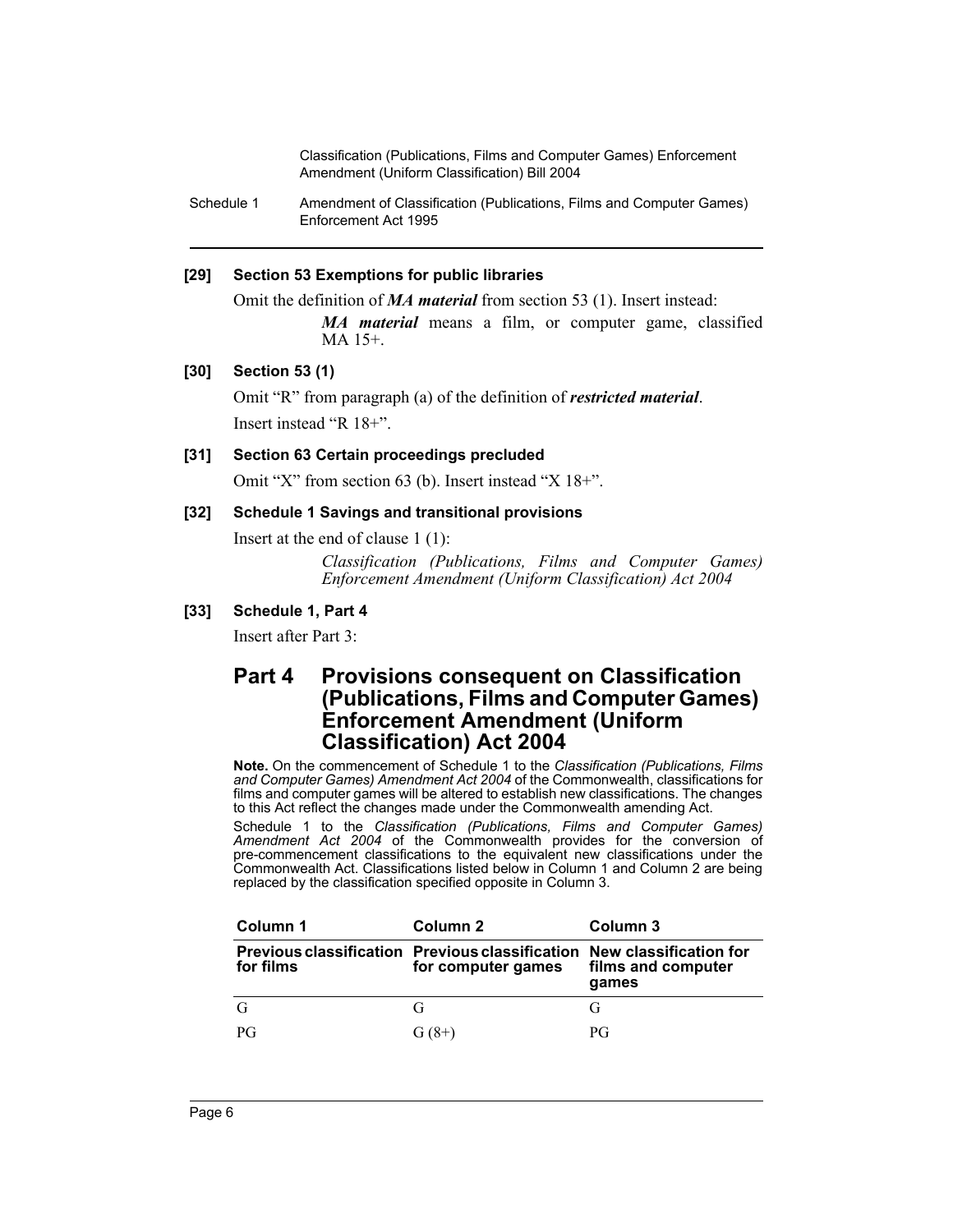Amendment of Classification (Publications, Films and Computer Games) Enforcement Act 1995 Schedule 1

| Column 1       | Column 2                                                                     | Column 3                                              |
|----------------|------------------------------------------------------------------------------|-------------------------------------------------------|
| for films      | <b>Previous classification Previous classification</b><br>for computer games | New classification for<br>films and computer<br>games |
| М              | $M(15+)$                                                                     | М                                                     |
| MA             | $MA (15+)$                                                                   | $MA$ 15+                                              |
| R              |                                                                              | $R$ 18+ (Films only)                                  |
| X              |                                                                              | $X$ 18+ (Films only)                                  |
| R <sub>C</sub> | RC.                                                                          | RC.                                                   |

#### **9 Definitions**

In this Part:

*Commonwealth amending Act* means the *Classification (Publications, Films and Computer Games) Amendment Act 2004* of the Commonwealth.

*equivalent former classification* means:

- (a) in relation to a film classified G, PG, M, MA  $15+$ , R  $18+$ , X 18+ or RC, a classification of G, PG, M, MA, R, X or RC respectively, or
- (b) in relation to a computer game classified G, PG, M, MA 15+ or RC, a classification of G, G  $(8+)$ , M  $(15+)$ , MA (15+) or RC respectively.

*State amending Act* means the *Classification (Publications, Films and Computer Games) Enforcement Amendment (Uniform Classification) Act 2004*.

#### **10 Amendments extend to films and computer games classified before commencement**

- (1) An amendment made by the State amending Act to this Act or any other Act extends to a film or computer game classified before the commencement of the amendment.
- (2) For that purpose, a reference in this Act or any other Act to a classification of a film or computer game, in relation to conduct that occurs or is alleged to occur on or after the commencement of any amendment made by the State amending Act, is a reference to the classification that the film or computer game has or is taken to have under the Commonwealth Act on or after the commencement of Schedule 1 to the Commonwealth amending Act.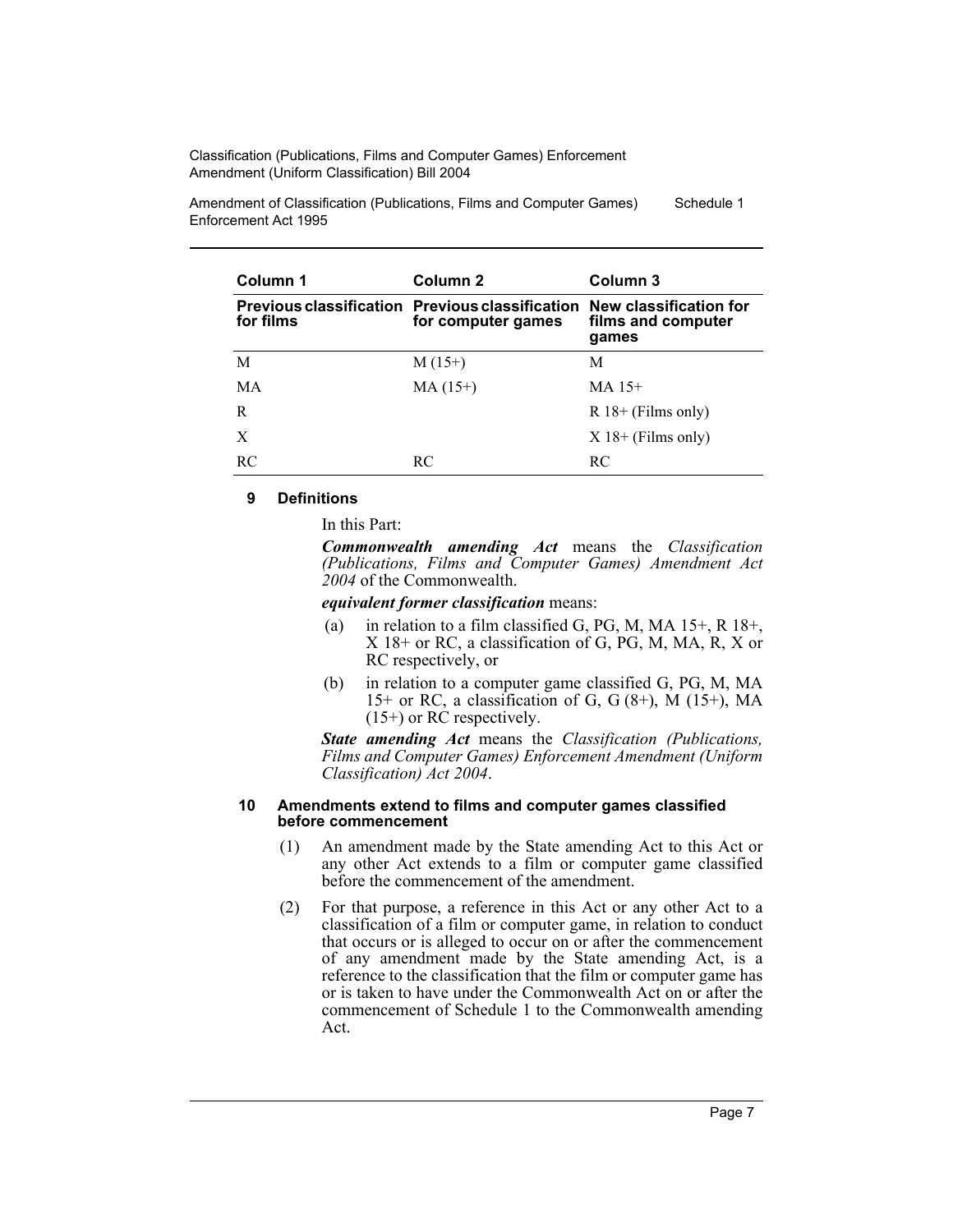- Schedule 1 Amendment of Classification (Publications, Films and Computer Games) Enforcement Act 1995
	- (3) Unless the regulations otherwise provide, if a film or computer game was classified prior to the commencement of Schedule 1 to the Commonwealth amending Act:
		- (a) a person does not commit an offence under section 15 (3) or 34 (4) by selling the film or computer game in a container, wrapping or casing that displays a marking indicating the equivalent former classification of the film or computer game, and
		- (b) a person does not commit an offence under section 43 (2) by publishing an advertisement for the film or computer game that indicates the equivalent former classification of the film or computer game.

#### **11 Offences committed before commencement of State amending Act to be dealt with under old law**

- (1) Any proceedings for an offence under this Act or any other Act in relation to conduct that occurred or is alleged to have occurred before the commencement of Schedule 1 to the Commonwealth amending Act are to be dealt with as if the State amending Act had not been enacted, except as otherwise provided by this clause.
- (2) For the purpose of any such proceedings, a reference in this Act or any other Act to a classification of a film or computer game is a reference to the classification that had effect under the Commonwealth Act before the commencement of Schedule 1 to the Commonwealth amending Act.
- (3) If such proceedings relate to an offence under this Act with respect to a film or computer game that was unclassified at the commencement of Schedule 1 to the Commonwealth amending Act, the following provisions apply:
	- (a) for the purpose of section 59, proceedings for the offence may be commenced when the film or computer game has been classified under the Commonwealth Act (as amended by the Commonwealth amending Act),
	- (b) a film or computer game classified G, PG, M, MA 15+, R 18+, X 18+ or RC, after the commencement of Schedule 1 to the Commonwealth amending Act, is taken to have been classified with the equivalent former classification,
	- (c) evidence or proof that a film or computer game has been classified G, PG, M, MA  $15+$ , R  $18+$ , X  $18+$  or RC is taken to be evidence or proof of the equivalent former classification.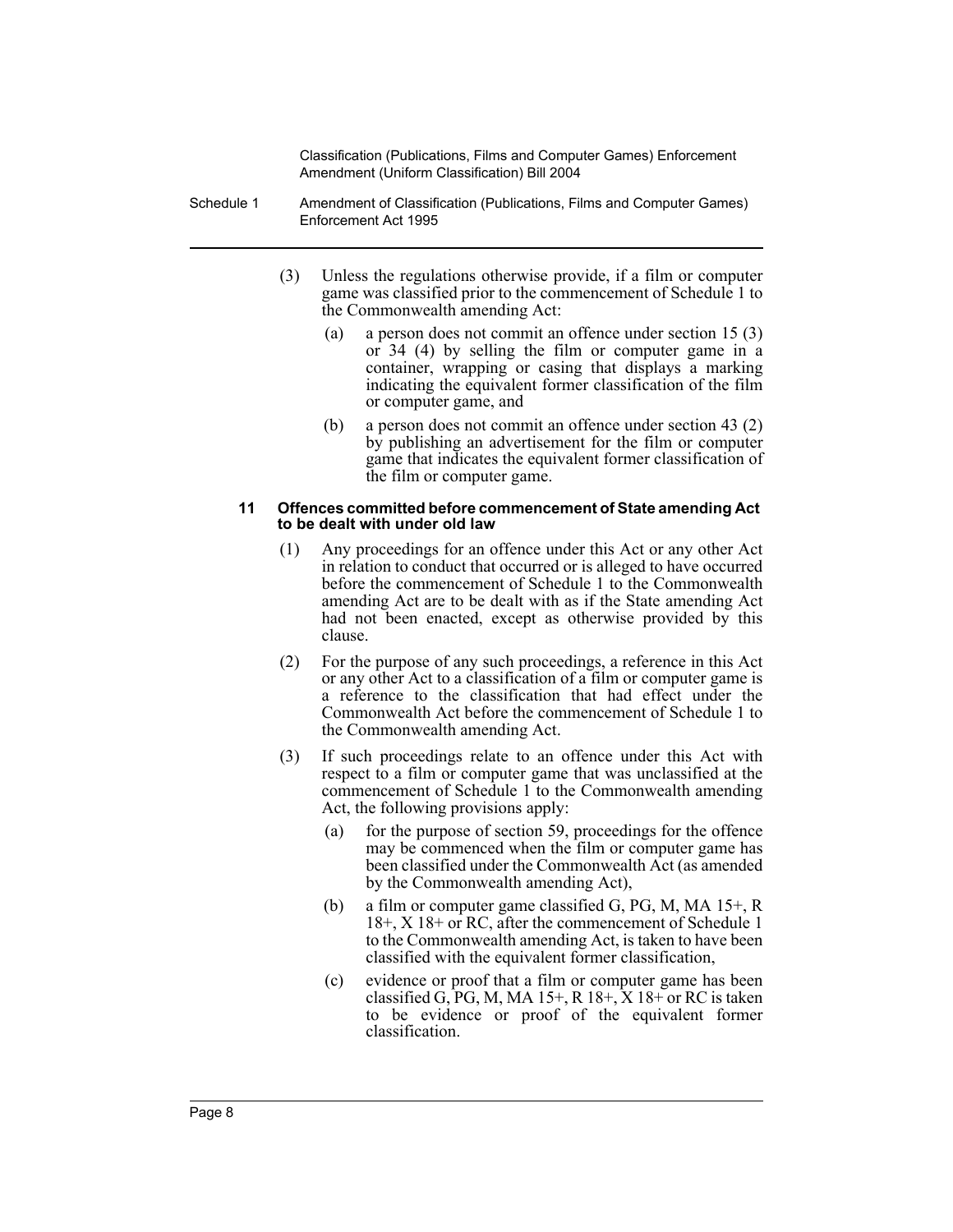Amendment of Classification (Publications, Films and Computer Games) Enforcement Act 1995 Schedule 1

## **[34] Note National Classification Code**

Omit the note.